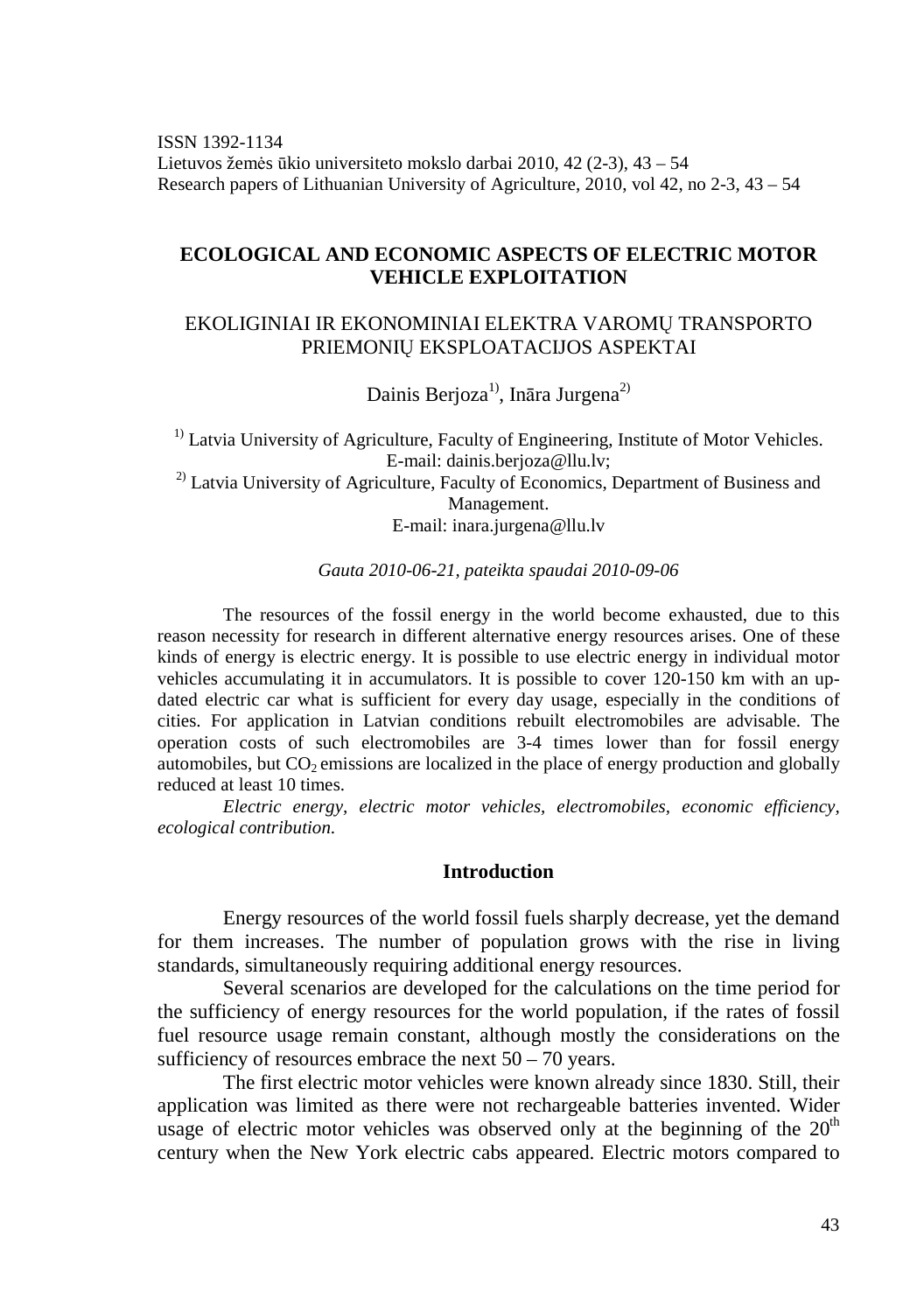internal combustion motors at the beginning of the  $20<sup>th</sup>$  century had several advantages, for example, they did not need to be specially started, they were not noisy, and they did not have exhaust gases and fuel smell. With the development of the internal combustion motor constructions introducing the electric starter and other innovations application of internal combustion motors in motor vehicles developed fast but electric motor vehicles were used comparatively seldom.

Every motor vehicle is suitable for specific exploitation conditions. There are not completely universal motor vehicles suitable for all exploitation conditions. So also electric motor vehicles in spite of their drawbacks can occupy and have occupied their market niche and their application. This application can be related to the specificity of this kind of motor vehicle – localisation of pollution in the place of production of electric energy and noiseless operation.

Recently also in Latvia attention is paid to the possibilities of application of electric motor vehicles of different kinds. Nevertheless, wider application is limited by the high prices of electric motor vehicles, their production and sales limitations, weak infrastructure.

#### **Electric motor vehicles, their kinds and application in Latvia**

According to their kinds the electric motor vehicles can be divided into several groups that are summarized in Figure 1. Electric motor vehicles can be divided in two large groups – autonomous and with outer energy source. Let us discuss the main advantages and disadvantages of the classified motor vehicles.

Already for several decades for passenger transportation such outer energy source electric motor vehicles as trams, trolleybuses, electric trains and underground trains are used. The main advantage of these motor vehicles is their ability to move without accumulator charging for unlimited length. Also the weight of the motor vehicle has not been added with heavy accumulator batteries. The main drawback is the necessity for the expensive infrastructure, disability of these motor vehicles to move freely without connection to outer energy by means of wires

This drawback has been eliminated in autonomous motor vehicles. They depending on the construction have higher or lower autonomy that today can be in the range from  $20 - 200$  km. This autonomy is ensured by accumulator batteries that can also be of different constructions and materials used, starting with lead accumulators even up to the expensive but energy capacious lithium ion accumulator batteries. Low speed electric motor vehicle driving speed usually does not exceed 50 km/h, but most often it is  $20 - 30$  km/h.

The autonomous electric motor vehicles can be divided into low speed and high speed motor vehicles. The low speed motor vehicles can have or not the rights to participate in the street traffic depending on the fact if they have been certified for street traffic. Three wheel and four wheel low speed motor vehicles are applied for different specific purposes, for instance, serving the golf games for moving along the field. In the developed European countries low speed electric motor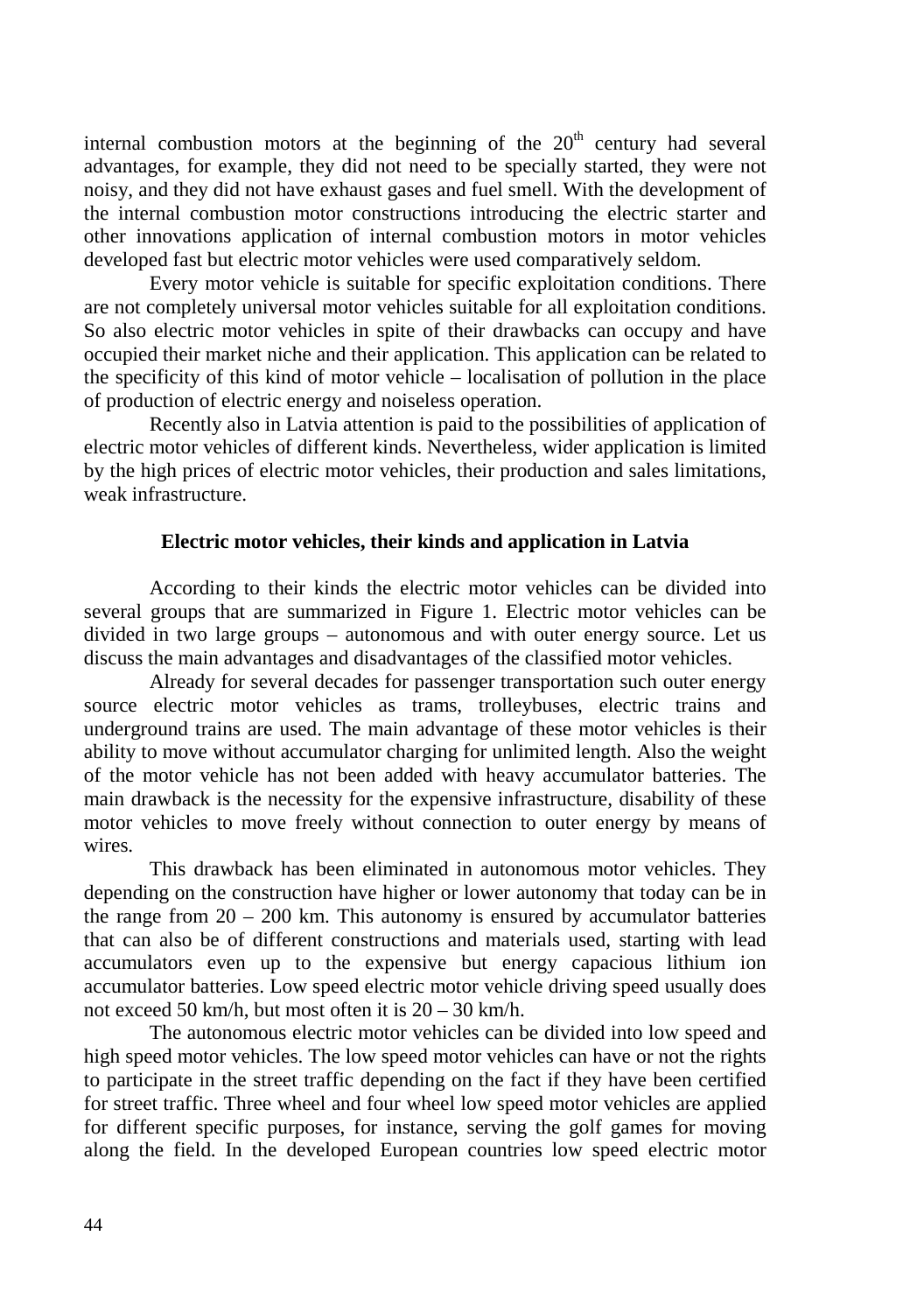vehicles are used also for shopping. Electric motor vehicles with direct usage of solar energy are scarcely common due to their limited application [1].

The main disadvantages of these motor vehicles:

- $\blacktriangleright$  solar energy can ensure the movement of these motor vehicles only on very sunny days;
- > the area of solar batteries has to be very large;
- $\triangleright$  the body weight of the motor vehicles has to be as possibly small;
- $\triangleright$  it is possible to use only limited power electric motors.

The power of four wheel low speed electric motor vehicles usually is in the range from  $2 - 5$  kW, autonomy up to 75 km. For these motor vehicles most often the standard lead deep charge accumulators are used. At present in Latvia ten low speed electromobiles produced by Melex are used. Most of them are used for tourist transportation in Sigulda and Jurmala. People who have used these tourism trips are satisfied for the senses and impressions during these rides.



**Fig. 1.** Electric motor vehicle classification **1 pav.** Elektros variklių klasifikacija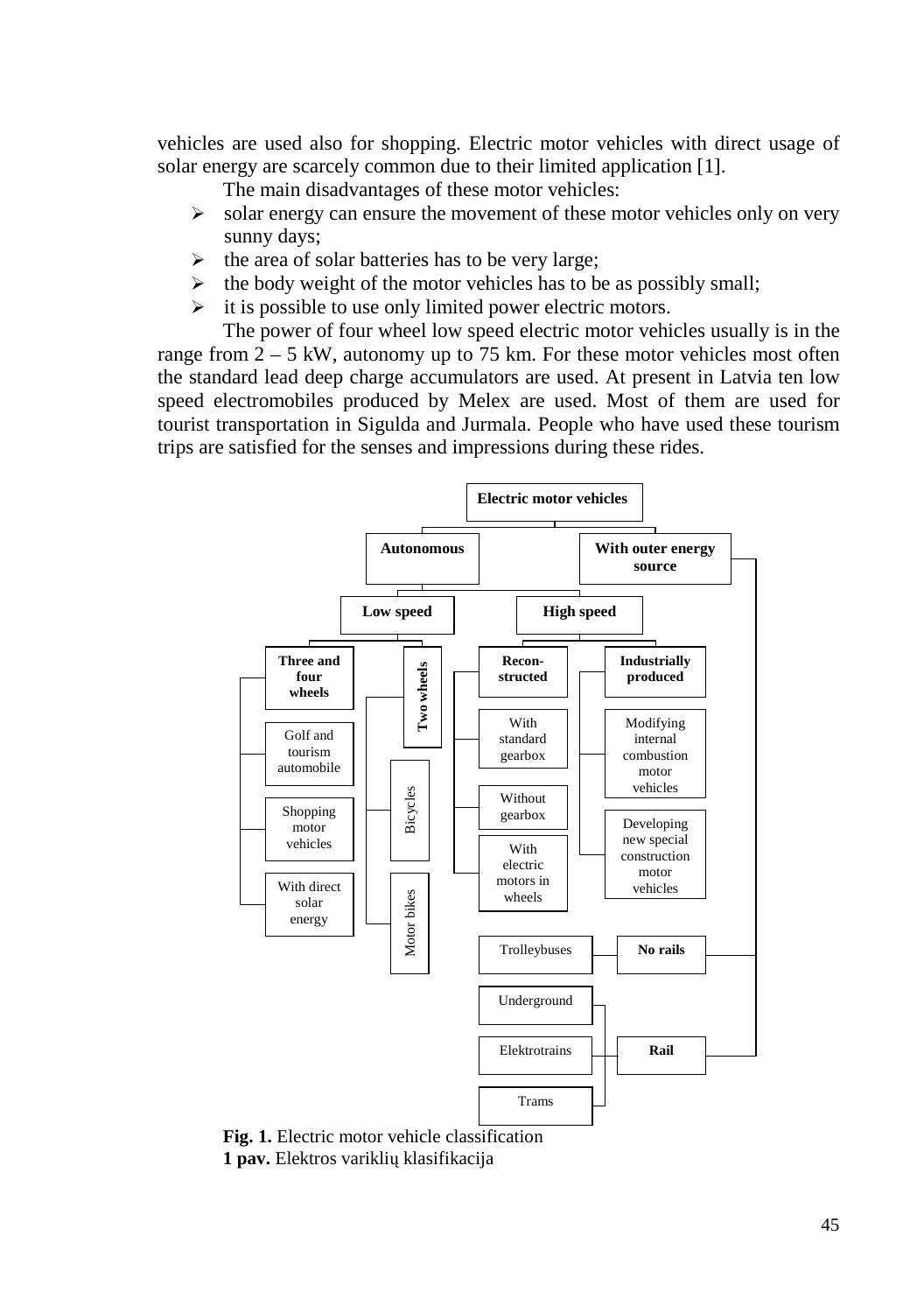In the Latvian market a comparatively wide range of electric bikes is offered. Electric bikes are two wheel motor vehicles the power of the engine of which usually is in the range from  $0.25 - 0.35$  kW, the maximal riding speed  $20 -$ 30 km/h and autonomy with one charging 25 – 40 km. For electric bikes most often lead deep discharging accumulators are used but it is possible to use also lithium ion accumulators. According to the European normative documents the electric bike power cannot exceed 0.25 kW. For starting the electric bike motor two kinds are used: traditional accelerator handle or starting of the motor in the moment when the rider has pedaled with definite speed, the electric motor helps ensure the movement. The application of electric bikes can be rather wide as their price is in the range from 300 – 700 Euro. On of the main electric bike advantages is the possibility to get home also after complete discharging of the accumulator. It can be done using the electric bike traditionally pedaling. No other electric motor vehicles have this ability.

Electric mopeds usually have higher power than electric bikes and they do not have pedals. Their power is in the range from  $1 - 2.5$  kW, riding speed up to 40 km/h, autonomy up to 60 km. Due to high power the motor bikes need to have also accumulators with higher capacity that ensures good enough dynamic properties. Electric mopeds are expensive, usually the price is  $2000 - 3000$  Euro that decreases their purchasing possibilities.

High speed electromobiles can be self reconstructed or industrially produced. Modifying the internal combustion automobiles envisaged for street traffic has been done already for 30 years. The automobile production plant concludes a contract with the reconstruction plant where the electric motors are installed. In the first 20 years of the development of these electromobiles usually 20 kW electric motors were installed in Europe. For these electromobiles lead deep discharging accumulators were used but recently also lithium ion batteries. There is no information on exploitation of these first generation automobiles in Latvia; it allows for a judgment that there are not such automobiles in Latvia. The second generation industrially produced motor vehicles usually have power above  $20 - 50$ kW, the maximal driving speed  $100 - 140$  km/h, autonomy  $140 - 160$  km. Their mass production is planned only in 2010. Their most essential disadvantage is their high price that exceeds 30000 Euro. In Latvia the company Latvenergo has planned to buy some of these motor vehicles for purpose of advertising.

In Latvia application of the reconstructed internal combustion automobiles could be prospective, still the main limiting factor is the inconvenient certification in compliance with the EU normatives for street traffic. The certification procedure in Latvia is not only very expensive but also time consuming and complicated.

# **Electromobile purchasing costs or costs for rebuilding internal combustion automobiles into electromobiles**

In order to promote application of electric motor vehicles it is necessary not only to have the necessary infrastructure – accumulator charging places as well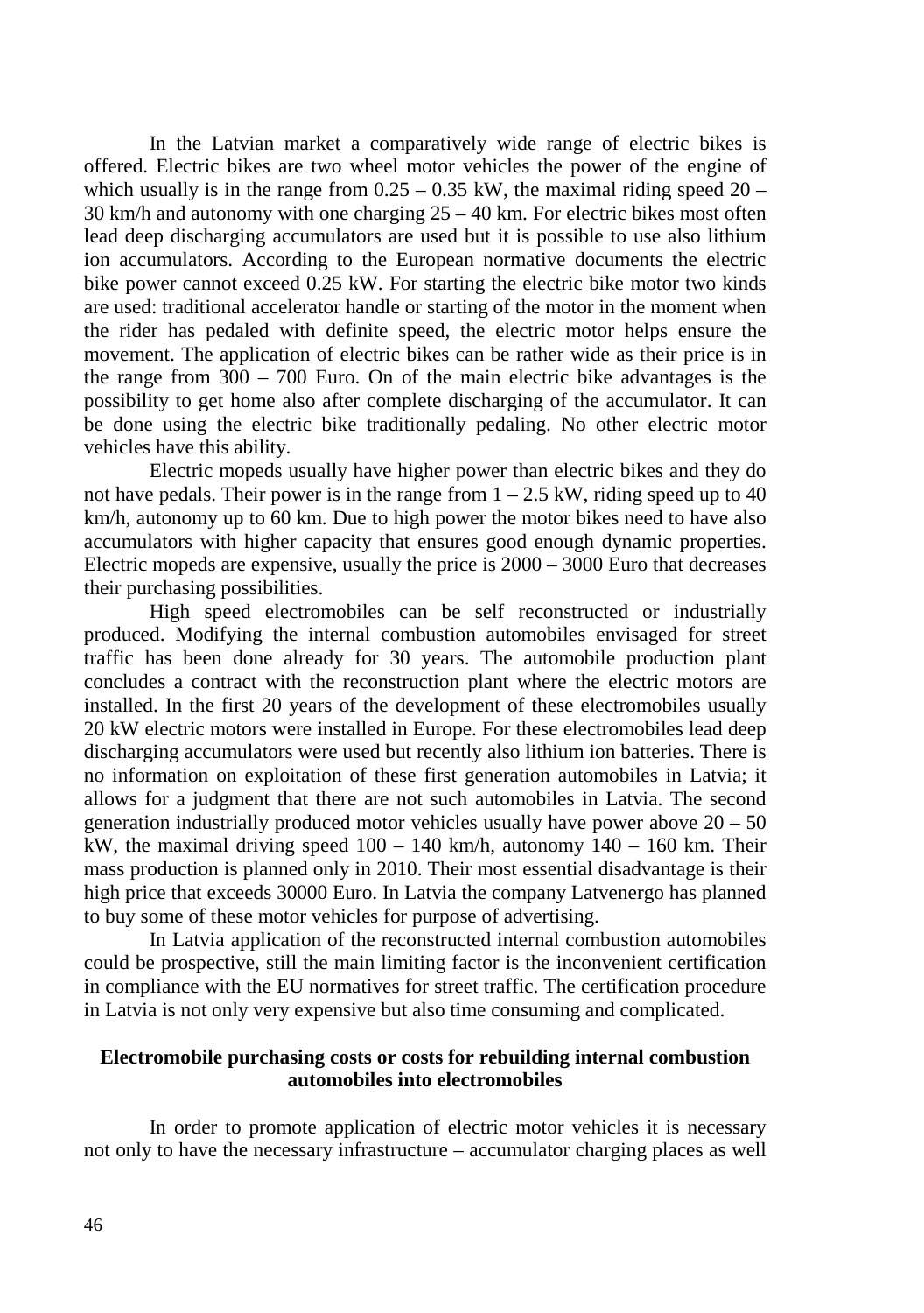as their fast exchange units – but also their price should be much more lower. At present prices for electricity in Latvia an electromobile can pay back not sooner than after 100000 km run. If it is assumed that 20000 km are covered per year the period of repayment is at least five years.

Considering the prices at present rebuilt automobiles are considered to be most perspective. One of the most expensive elements of such electromobiles is lithium ion batteries the price of which can reach even 10000 Euro. If it is assumed that we have a private car with a damaged motor, buying an electric motor, control units and other parts, it is possible to build such an automobile in total for  $15000 -$ 20000 Euro. Also certification expenses are needed. With this, such rebuilding can be ineffective individually. It would be simpler to certify a group of automobiles that could be equipped with the standard automobile reconstruction set.

# **Electromotor and internal combustion motor vehicle technical service and repair costs**

The highest motor vehicle costs can be dividend in the following groups:

- $\bullet$  technical service and repair costs;
- ♦ fuel and electric vehicle battery charging costs;

 $\bullet$  costs for taxes related to participation in street traffic – technical inspection, road tax, compulsory third person vehicle insurance.

If the government does not promote introduction of electric motor vehicles, the third group costs for electromobiles as well as for internal combustion motor automobiles are equal. Therefore this group of costs will not be analysed.

The technical service costs are easy to prognosticate as they are planned. Let us compare them for small cars if they are used as electromobiles or internal combustion motor cars. According to the price offer of the dealers the car with 1.4 l internal combustion engine technical service costs are in average 900 Euro per 100000 km. These costs are comprised mainly by work, lubricants and such service parts as air, fuel and oil filters, motor camshaft driving belt with rollers, aggregate driving belt. Electromobiles do not have most of these parts therefore no servicing of them is needed.

The electromobile service costs are assumed to be 400 Euro per 100000 km. The current repair costs are calculated according to the correlation:

$$
C_R = C_{TA} \times 0.5 \tag{1}
$$

where  $C_{TA}$  – technical service costs.

Calculating the current repair costs for internal combustion motor automobiles we get 450 Euro per 100000 km. The electromobile repair costs will be 200 Euro per 100000 km. Of course, these are provisory calculations and in actual exploitation conditions they can vary.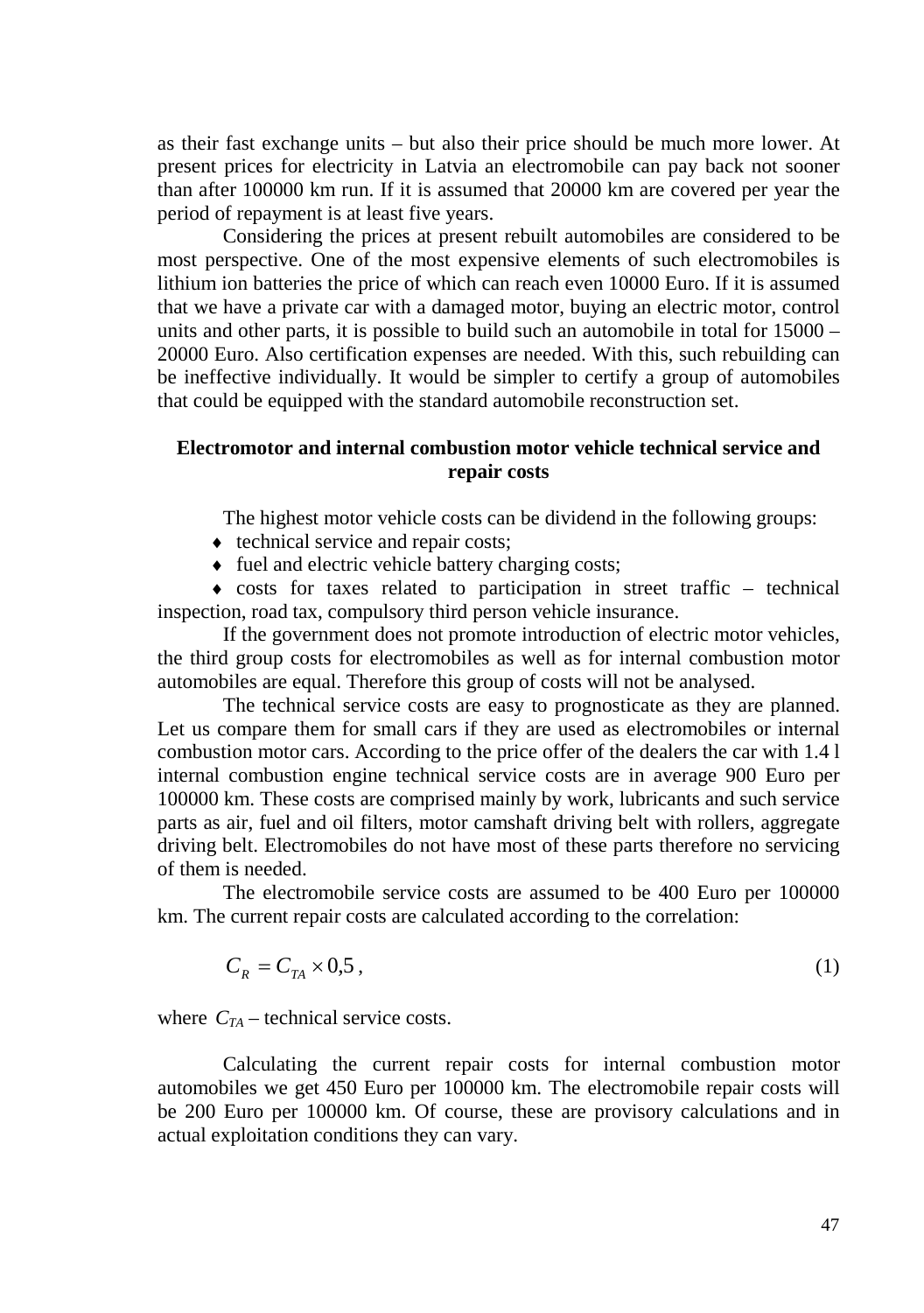# **Economic evaluation of electromobile application**

There are several production companies that have developed electromobiles, for instance, Renault, Mitsubishi etc. The "fuel" or charging costs for there automobiles are envisaged  $1.50 - 2.00$  Euro per 100 km at the existing prices for electricity in Latvia. The calculations will be performed for an ideal case if all Latvian cars are rebuilt into electromobiles. The average consumed amount of fuel by the Latvian car fleet per year:

$$
\sum Q_d = \frac{Q_d \times l_g \times A}{100}, l \tag{2}
$$

where  $Q_d$  – average yearly automobile fuel consumption,  $1/100$  km;

 $l_g$  – average yearly automobile coverage, km;

*A* – number of cars with valid technical inspection registered in Latvia.

The information according to the Road Traffic Safety Department (RTSD) [2] data on the cars registered in Latvia on May 1, 2010 is summarised in Table 1.

**Table 1.** Number of cars in Latvia.

**1 lentelė.** Automobilių skaičius Latvijoje.

| <b>Automobiles</b>                | <b>Number of automobiles</b> |                                    |  |  |
|-----------------------------------|------------------------------|------------------------------------|--|--|
| according to the kind<br>of motor | <b>Automobiles</b>           | With valid technical<br>inspection |  |  |
| With Otto motor                   | 640559                       | 377930                             |  |  |
| With Diesel motor                 | 220275                       | 129962                             |  |  |
| Total                             | 860834                       | 507892                             |  |  |

In calculations we assume that only cars with valid technical inspection participate in road traffic that is 59% of the total number [2]. Let us assume that the average coverage of these cars is  $l<sub>g</sub>=20000$  km and average fuel consumption is  $Q_d = 7.5$  1/100 km. In such case this Latvian car fleet will consume:

 $\sum Q_d = 761838000l$  fuel.

The cost of this fuel assuming that in the average one liter of fuel costs  $C_d = 1.10$  Euro:

$$
\sum C_d = C_d \sum Q_d = 838021800
$$
 Euro. (3)

Operating an electric automobile, according to the provisory data in literature [1], full charging of accumulators costs 2.0 Euro. It is possible to cover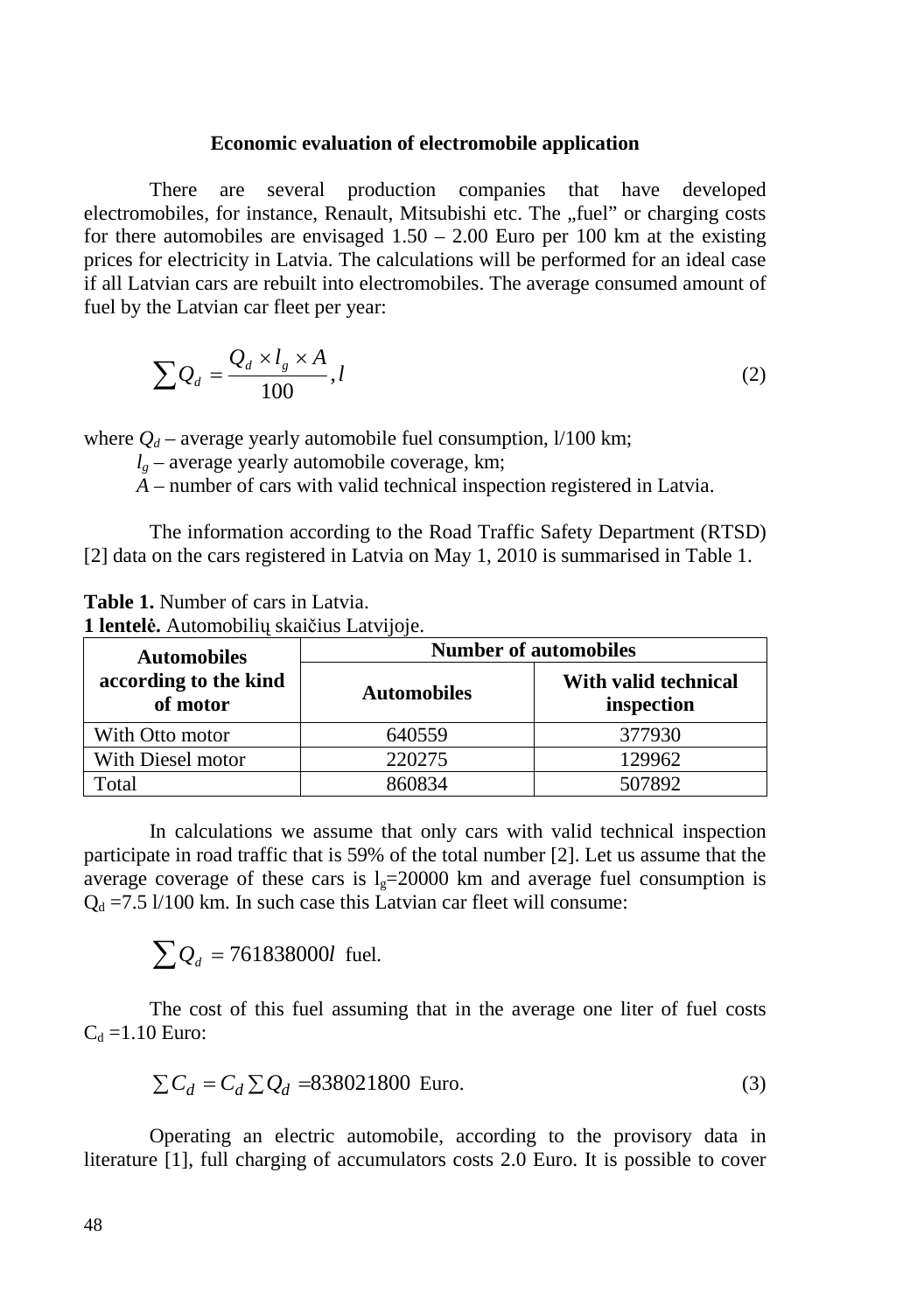up to 150 km with such charging. Due to this 100 km coverage costs approximately  $C_e$ =1,33 Euro. In total the costs for operation of the whole Latvian car fleet with electric drive:

$$
\sum C_e = \frac{C_e l_g A}{100} = 135099272 \text{ Euro.}
$$
 (4)

So, economy for this kind of transport in Latvia is:

$$
\sum C_{ekon} = \sum C_d - \sum C_e = 702922528
$$
 Euro. (5)

Thus, global fuel economy per year could be 702.9 millions Euro per year. This is the maximal effect at the present moment without evaluating the versions if only a part of the whole auto transport net is operated using electrodrive. In this case the effect will be accordingly by the corresponding percentage less, for example, 10% of the calculated maximal effect.

If the economic effect obtained by saving fuel is calculated per one automobile, it is 1384 Euro per year. Comparison of different motor vehicles covering 20000 km can be seen in Figure 2.



Fig. 2. Fuel and charging costs of different motor vehicles Euro/20000 km **2 pav.** Degalų ir elektros įkrovos kainų kitimas skirtingų transporto priemonių variklių rūšims Euro/20000 km

In the graph given in Figure 2 calculations are performed considering: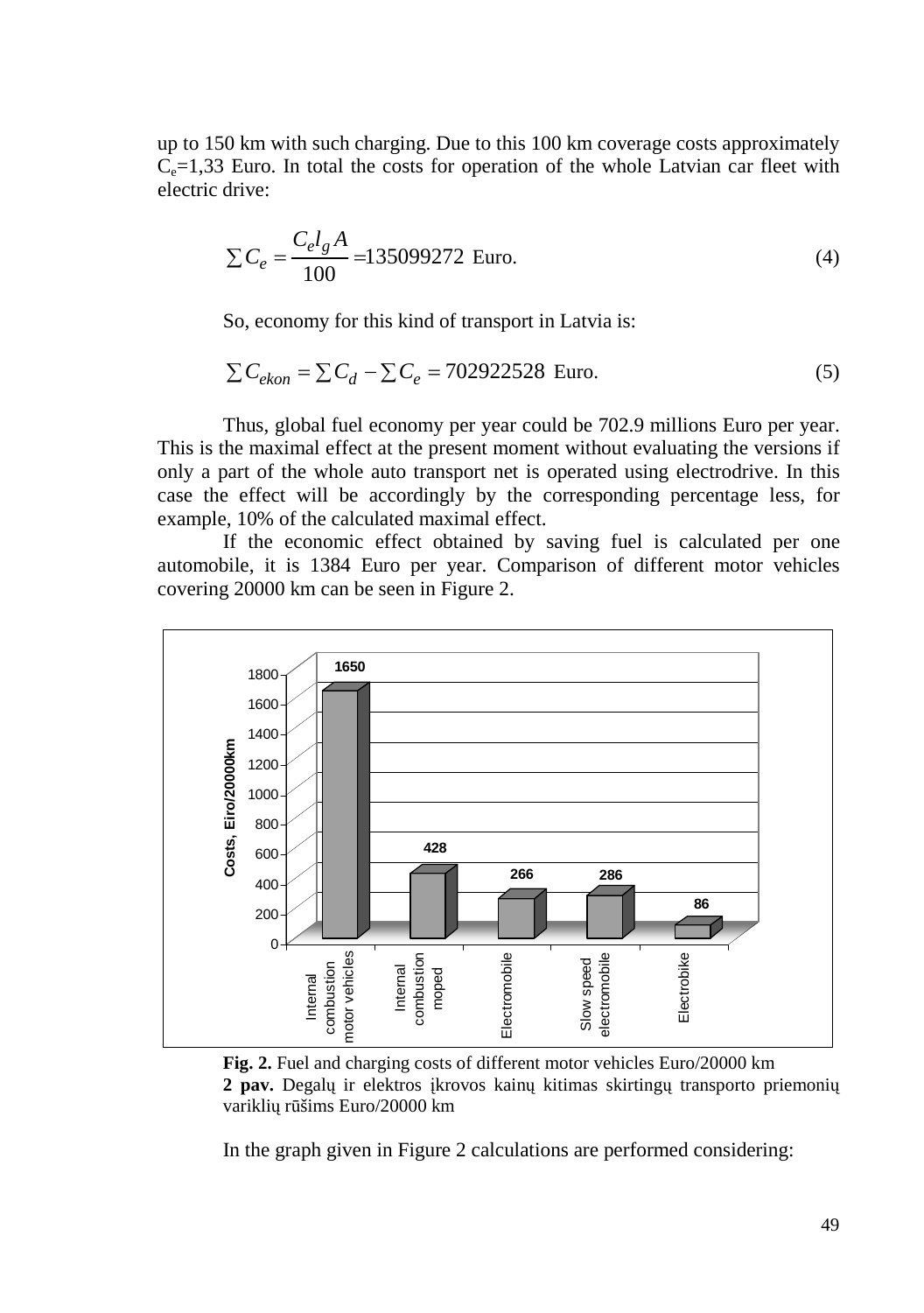- $\triangleright$  internal combustion automobile fuel consumption 7.5 l/100 km;
- > internal combustion moped average fuel consumption 2 l/100km;
- $\triangleright$  electromobile electroenergy costs 1.33 Euro/100 km;
- > low speed electromobile electroenergy costs 1.43 Euro/100 km;
- $\blacktriangleright$  electrobike full electroenergy costs 0.43 Euro/100 km.

It is possible to prognosticate also the increase of labour productivity, especially in the mental sphere, as well as the decrease in the sickness rate caused by automobile exhaust gases. With improvement of the living environment using electric motor vehicles and their emission free operation, and the decrease of pollution the increase of productivity is possible in all spheres of production in cities. It is assumed that the sickness rate of lung diseases, especially chronic, can reduce by  $P_{p} = 5\%$ . Operation of electric motor vehicles is without considerable noise of the motor. It is assumed that reduction of noise in the city can ensure increase in productivity at least by  $P_{p} = 5\%$ , especially in the spheres of mental work where noise interferes with concentration for fruitful work. The total effect from usage of electric motor vehicles if assumed that the productivity will increase based on the above assumptions  $\Sigma P=10\%$ . Assuming that in formation of the Latvian gross product (18920458571 Euro in 2009) [3] the specific proportion of cities is 50%, calculations are done with Σ*P*=5%, getting 946 million Euro. Due to this the total effect from global electric transport introduction in Latvia could be 1.464 milliard Euro.

#### **Ecological evaluation of electromobile application**

Due to using of fossil energy in transport and the large number of vehicles recently the problems with the total warming of the Earth have essentially reduced. One of the reasons of total warming is the  $CO<sub>2</sub>$  gas that has been produced on different burning processes; it is not toxic but in a longer period of time unskillfully and wastefully using the resources of fossil fuel the Earth heat balance can be destroyed by gases producing the greenhouse effect.

A large part of the world population live in cities (more than 3.1 milliard or 49%). In Latvia in cities even a larger number of residents live – up to 68%. Lately exactly in the cities using transport vehicles ignoring the strict exhaust gas norms the negative influence of motor vehicles can be observed. These problems become topical also in Latvia. We will roughly determine what amount of emissions would get into the atmosphere if all cars are rebuilt into electromobiles.

To calculate the amount of emissions the method of the admissible amount of emissions can be used performing a new automobile certification procedure. As the Latvian car fleet is not new, we will assume that automobiles in Latvia in the average correspond to the Euro  $-3$  standard and we will evaluate the parameter worsening factor after 80000 km run  $-1.2$ . In this case automobiles with Otto motors get the following emission values for 1 km run that are summarized in Table 2 [1].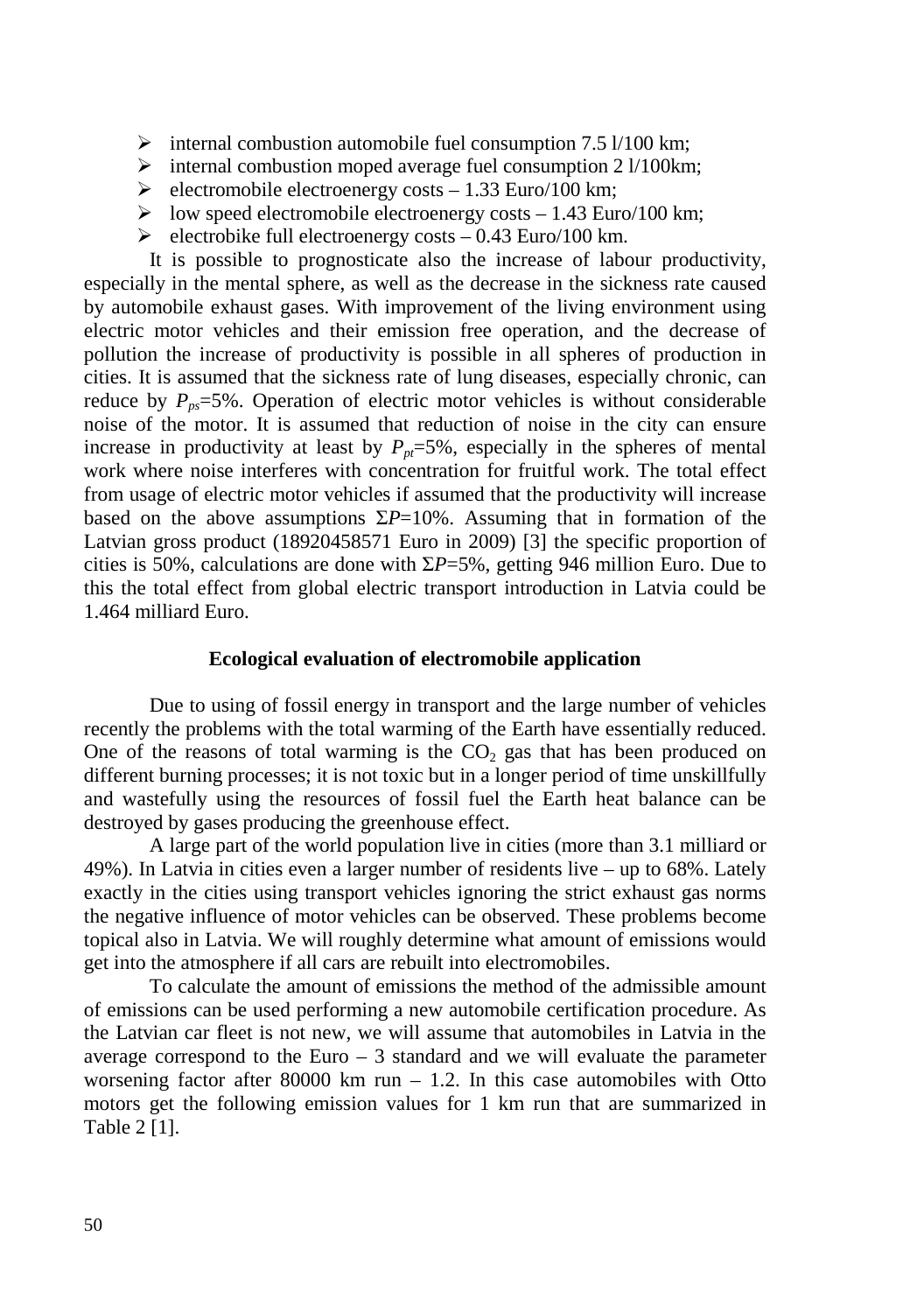**Table 2.** Exhaust gas values used for calculations considering the worsening factor. **2 lentelė**. Deginių sudėties reikšmės panaudotos skaičiuojant nagrinėjamą bloginantį veiksnį.

| Kind of      | Exhaust gas values, g/km |                          |                  |          |          |  |  |  |  |
|--------------|--------------------------|--------------------------|------------------|----------|----------|--|--|--|--|
| motor        | $\mathrm{CO}_2$          | $\mathbb C\mathbf H$     | $\rm NO_{\rm v}$ | PM       | CO       |  |  |  |  |
| Otto motor   | 210                      | 0.24                     | 0.18             | $0.01\,$ | 2.76     |  |  |  |  |
| Diesel motor | 155                      | $\overline{\phantom{a}}$ | 0.50             | 0.06     | $0.71\,$ |  |  |  |  |

Calculating the amount of emissions of the corresponding components *G*  $(CO<sub>2</sub>, CH, NO<sub>x</sub>, PM, CO)$  for the Latvian car fleet based on the assumptions of chapter 4 on the average yearly coverage and the data of Table 1 on the number of automobiles the following correlation is used:

$$
\sum I_G = \sum I_{GO} + \sum I_{GD} = \frac{A_O \times l_g \times M_{GO} + A_D \times l_g \times M_{GD}}{10^6}, \text{ t/year}, \tag{6}
$$

where  $A<sub>O</sub>$  – number of Otto motor automobiles;

 $A_D$  – number of Diesel motor automobiles;

 $l_g$  – automobile coverage per year, km;

 $M_{GO}$  – amount of the corresponding emission component g/km for Otto motors;

 $M_{GD}$  – amount of the corresponding emission component g/km for Diesel motors.

To calculate how much for the Latvian state the corresponding pollution costs the average  $CO<sub>2</sub>$  trading quotas are used but for the other exhaust gas components the costs are assumed based on their possible influence on people and the surrounding environment. The  $CO<sub>2</sub> \cos$ ts according to the average quota trading costs are 10 Euro/t. The costs of the Latvian auto fleet exhaust gas emissions are calculated according to the correlation:

$$
C_G = \sum I_G \times C_{KV} Eiro / year , \qquad (7)
$$

# where  $G$  – index designating the corresponding emission component;  $C_{\text{KV}}$  – costs of the corresponding exhaust gases, Euro/t.

The calculation results are shown in Table 3.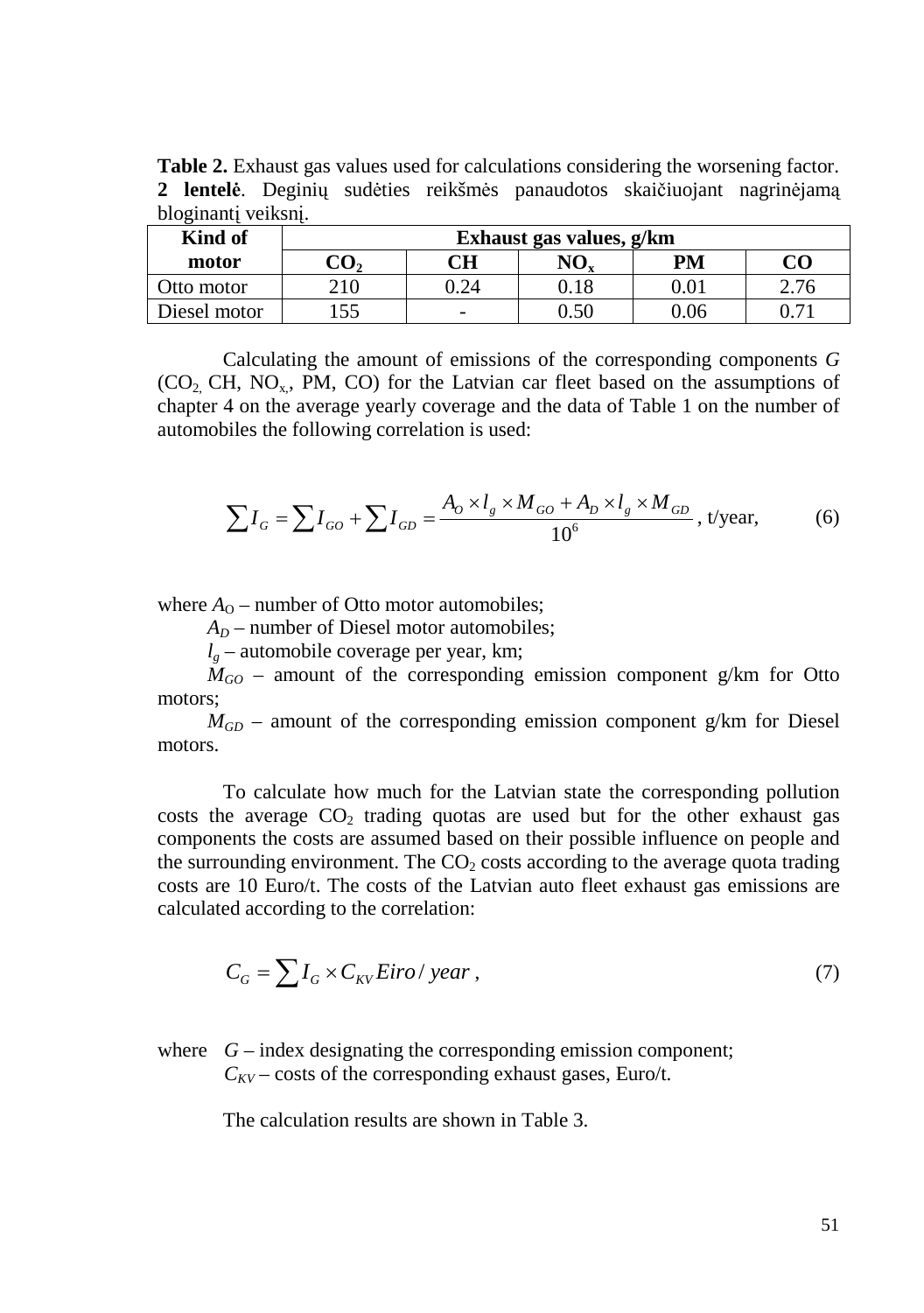| <b>Character value</b>                     | <b>Exhaust gas components</b> |           |          |        |          |
|--------------------------------------------|-------------------------------|-----------|----------|--------|----------|
|                                            | CO <sub>2</sub>               | <b>CH</b> | $NO_{v}$ | PM     | CO       |
| Amount of exhaust gas<br>component, t/year | 1990188                       | 1814      | 2660     | 232    | 50970    |
| Exhaust gas costs, Euro/t                  |                               | 200       | 200      | 500    | 200      |
| Exhaust gas component<br>costs, Euro/year  | 19901880                      | 362800    | 532000   | 116000 | 10194000 |

**Table 3.** Amount and costs of Latvian car exhaust gases per year. **3 lentelė**. Latvijos automobilių deginių kiekiai per metus ir kaina.

The amount of the above calculated components will not be emitted if electric motor vehicles are used. The amount of exhaust gas components is clearly shown in Figure 3.



**Fig. 3.** Approximate amount of exhaust gases for Latvian cars **3 pav.** Apytiksliai deginių kiekiai išmetami Latvijos automobilių

All above mentioned benefits are possible if for obtaining of electric energy renewable resources are used, for instance, it is produced in hydroelectrostations or by wind energy. In case if electric energy is produced using nonrenewable resources, evaluation of the full electroenergy production cycle is necessary.

## **Conclusions**

1. In the Latvian market at present low speed electromobiles, electrobicycles and electric mopeds are available. Their charging is possible only at their owner homes as there is no infrastructure developed.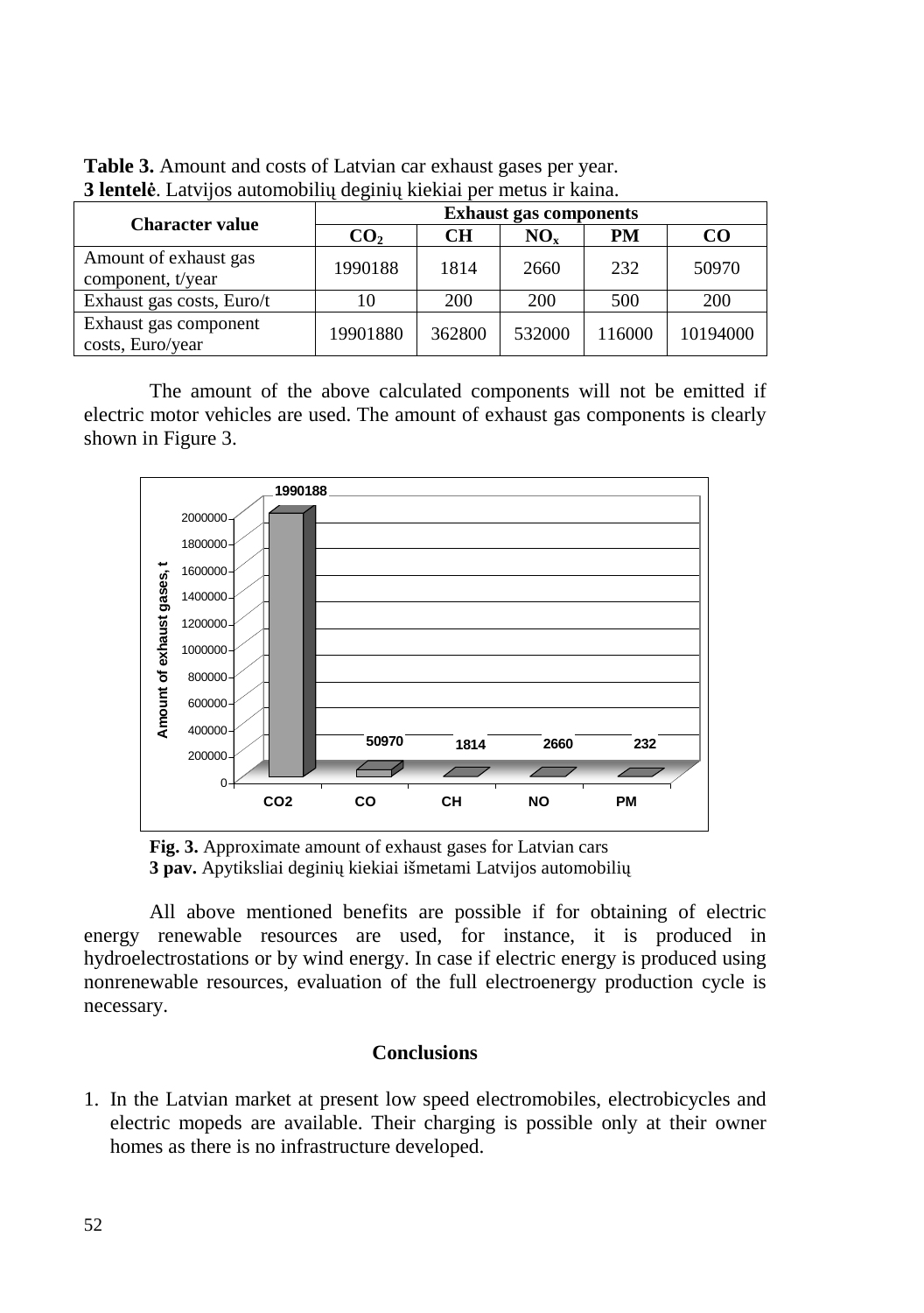- 2. Electric motor vehicles are classified according to autonomy and the driving speed.
- 3. Bulk purchasing of high speed electromobiles could be hindered by the high price and weak infrastructure. The rebuilt electromobiles replacing the car internal combustion engine by the electric motor could be most perspective for a wider range of users.
- 4. Wide distribution of the rebuilt electromobiles could be limited by the extremely strict rebuilding certification requirements in Latvia.
- 5. At the present fuel and electric energy princes in Latvia the electromobile charging price is 6 times lower than the costs of fuel for analogous internal combustion motor automobile.
- 6. Exploitation of electric moped is up to 5 times cheaper than exploitation of the internal combustion moped.
- 7. The maximal possible economic effect for the Latvian cars can exceed 700 millions Euro per year.
- 8. Savings due to the exhaust gas costs in Latvia can exceed 31 million Euro per year.

## **References**

- 1. James Larminie, John Lowry Electric Vehicle Technology Explained. England: John Wiley & Sons, Ltd, 2003. 296 p.
- 2. Reģistrēto transportlīdzekļu skaits uz 2010.gadā 1.maiju // http:www.CSDD.lv/?pageID=1098888074
- 3. 2004. un 2005. gadā tirgū pieejamo vieglo automobiļu modeļu saraksts, to degvielas patēriņš un  $CO<sub>2</sub>$  izplūde// Pieejams: http:www.CSDD.lv/dociments/informacija/CO2\_2004\_lv.xls
- 4. Nacionālais kopienākums // http://www.CSB.lv/csp/content/?cat=2150

# Dainis Berjoza, Inara Jurgena

# EKOLIGINIAI IR EKONOMINIAI ELEKTRA VAROMŲ TRANSPORTO PRIEMONIŲ EKSPLOATACIJOS ASPEKTAI

## Reziumė

Pasaulyje mažėjant iškastinių energijos šaltinių, būtina ieškoti alternatyvių energijos šaltinių. Viena iš alternatyvių energijos rūšių yra elektros energija. Akumuliuotą elektros energiją galima panaudoti kaip energijos šaltinį individualioms transporto priemonėms varyti. Naudojant akumuliuotą elektros energiją elektra varomuose automobiliuose galima nuvažiuoti 120-150 kilometrų. Tokius automobilius tikslinga naudoti miesto sąlygomis, kiekvieną dieną pakraunant akumuliatorių baterijas. Būtų tikslinga tokius elektromobilius naudoti Latvijos Respublikoje. Elektromobilių eksploatacinės išlaidos yra 3-4 kartus